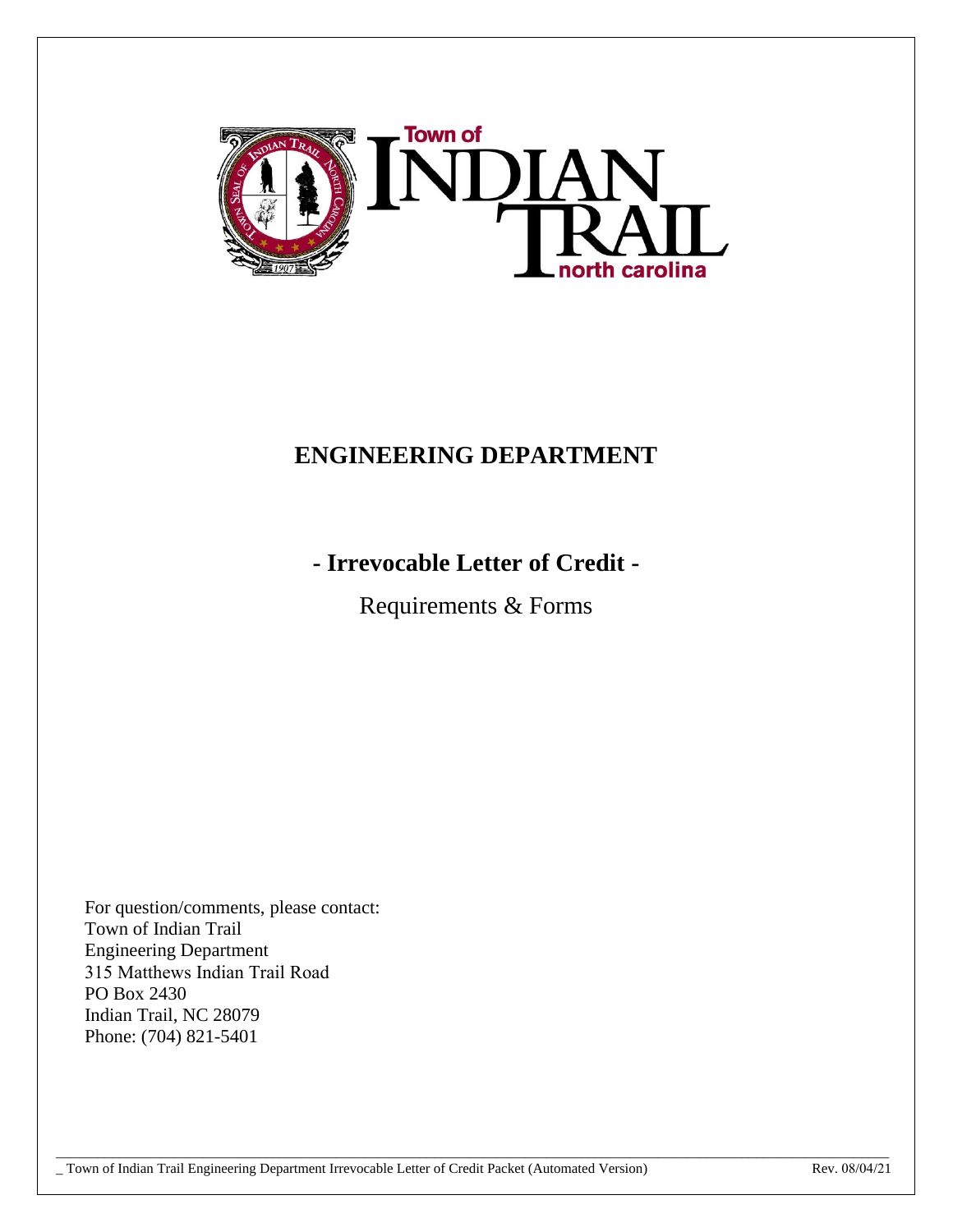### **-Irrevocable Letter of Credit-Requirements**

#### **Letters of Credit must meet the following criteria to be accepted by the Engineering Department:**

- Must be accompanied by a completed Letter of Credit Data Sheet, Terms for Acceptance, and Surety Fee in the amount of \$300.00 (certified check or money order) made payable to the Town of Indian Trail;
- Must be in the required format and current version required by the Engineering Department;
- Must be issued on Bank Letterhead (first page); and
- Must be in the exact approved amount required by the Town of Indian Trail, Engineering Department with an attached Approved Town estimate form.

\_\_\_\_\_\_\_\_\_\_\_\_\_\_\_\_\_\_\_\_\_\_\_\_\_\_\_\_\_\_\_\_\_\_\_\_\_\_\_\_\_\_\_\_\_\_\_\_\_\_\_\_\_\_\_\_\_\_\_\_\_\_\_\_\_\_\_\_\_\_\_\_\_\_\_\_\_\_\_\_\_\_\_\_\_\_\_\_\_\_

\_\_\_\_\_\_\_\_\_\_\_\_\_\_\_\_\_\_\_\_\_\_\_\_\_\_\_\_\_\_\_\_\_\_\_\_\_\_\_\_\_\_\_\_\_\_\_\_\_\_\_\_\_\_\_\_\_\_\_\_\_\_\_\_\_\_\_\_\_\_\_\_\_\_\_\_\_\_\_\_\_\_\_\_\_\_\_\_\_\_

**\_\_\_\_\_\_\_\_\_\_\_\_\_\_\_\_\_\_\_\_\_\_\_\_\_\_\_\_\_\_\_\_\_\_\_\_\_\_\_\_\_\_\_\_\_\_\_\_\_\_\_\_\_\_\_\_\_\_\_\_\_\_\_\_\_\_\_\_\_\_\_\_\_\_\_\_\_\_\_\_\_\_\_\_\_\_\_\_\_\_**

\_\_\_\_\_\_\_\_\_\_\_\_\_\_\_\_\_\_\_\_\_\_\_\_\_\_\_\_\_\_\_\_\_\_\_\_\_\_\_\_\_\_\_\_\_\_\_\_\_\_\_\_\_\_\_\_\_\_\_\_\_\_\_\_\_\_\_\_\_\_\_\_\_\_\_\_\_\_\_\_\_\_\_\_\_\_\_\_\_\_

#### **Requirement for Irrevocable Stand-by Letter(s) of Credit**

The "Evergreen Clause" specifically states the expiration of a letter of credit will not take place without a sixty-day notice by the issuer (the bank) to the Town of Indian Trail. If prior notice of expiration is not given by the issuer (the bank), the letter of credit is automatically extended for one year. If you have any questions regarding this or any other bond issue, please contact Town of Indian Trail Engineering Department at (704) 821-5401.

### **Requirement for Sight Draft Processing for Letter(s) of Credit**

The Engineering Department will follow-up with a phone call when a "Sight Draft" is presented for payment. Contact Person responsible for processing the "Sight Draft" will guarantee acceptance of the "Sight Draft" within 1 (one) business day of receipt of said document.

#### **This Packet includes:**

- Irrevocable Letter of Credit Form (2 pages)
- Letter of Credit Data Sheet (2 pages)

*This form must be completed and provided with each new Letter of Credit posted with the Engineering Department.*

- 1. Complete the "Applicant Information" section in its entirety;
- 2. Forward the Packet to your Bank for completion.

(Please include any instructions/estimates/forms the Town of Indian Trail has provided.)

**\_\_\_\_\_\_\_\_\_\_\_\_\_\_\_\_\_\_\_\_\_\_\_\_\_\_\_\_\_\_\_\_\_\_\_\_\_\_\_\_\_\_\_\_\_\_\_\_\_\_\_\_\_**   $\Box$  . The contribution of the contribution of the contribution of the contribution of the contribution of the contribution of the contribution of the contribution of the contribution of the contribution of the contributi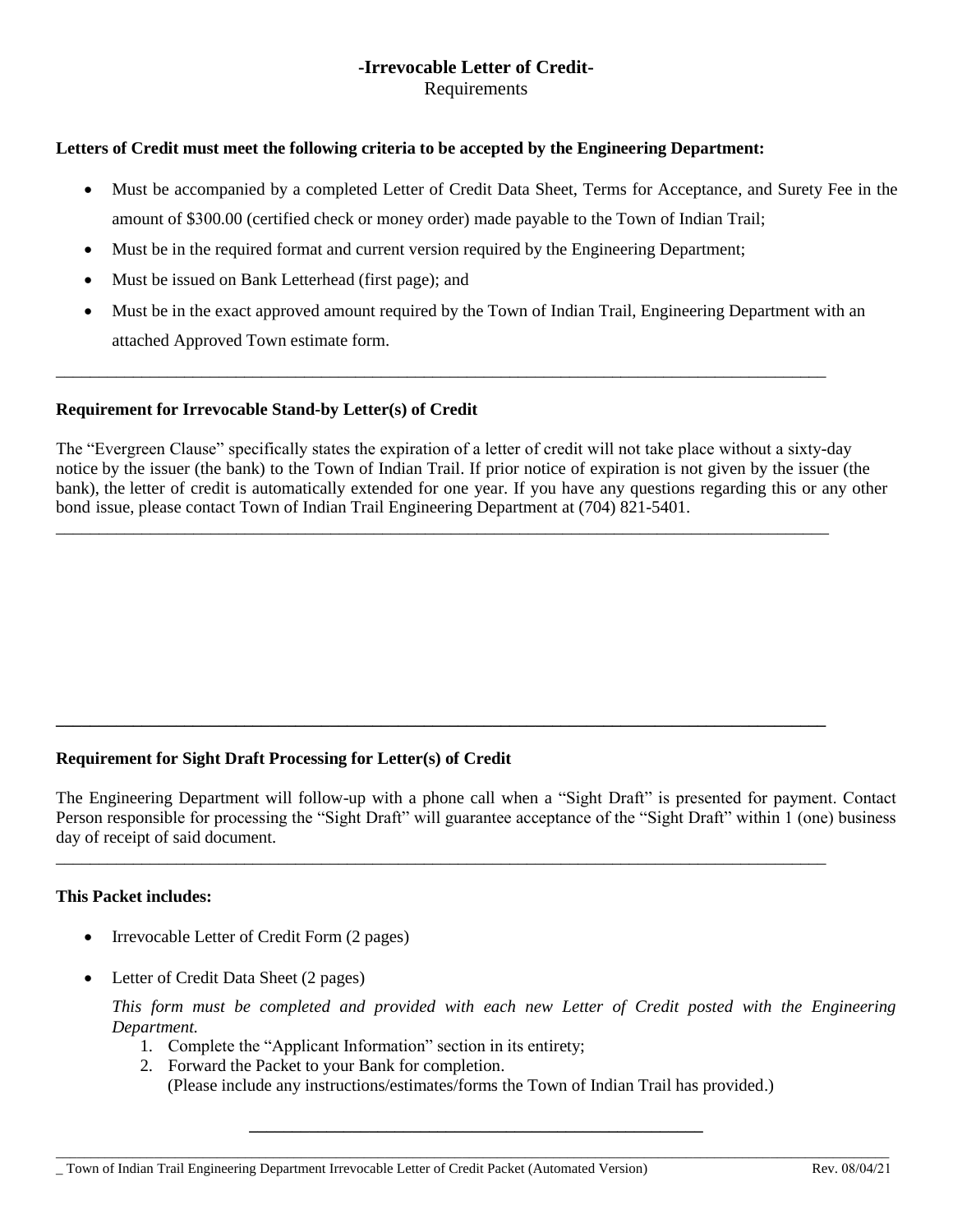## **Town of Indian Trail, Engineering Department Letter of Credit Data Sheet**

#### **Accurate data ensures we are able to contact all interested parties regarding Letter of Credit release and return, renewal notices, and opportunities for reduction.**

|                       | <b>Letter of Credit Information</b> (Amount as determined by the Town of Indian Trail, Engineering Department)       |            |                                                                                          |  |  |  |  |
|-----------------------|----------------------------------------------------------------------------------------------------------------------|------------|------------------------------------------------------------------------------------------|--|--|--|--|
| Date of Issue:<br>1)  |                                                                                                                      |            |                                                                                          |  |  |  |  |
| 2)                    | Date of Expiry:                                                                                                      |            |                                                                                          |  |  |  |  |
| 3)                    | Irrevocable Letter of Credit Number:<br><u> 1989 - Andrea Andrew Maria (h. 1989).</u>                                |            |                                                                                          |  |  |  |  |
| 4)                    |                                                                                                                      |            | Amount in Words:                                                                         |  |  |  |  |
| 5)                    | Amount in Figures: 2008. Amount in Figures:                                                                          |            |                                                                                          |  |  |  |  |
|                       | <b>Project Information</b> (Project for which this Letter of Credit is being required by Land Development)           |            |                                                                                          |  |  |  |  |
| 6)                    |                                                                                                                      |            |                                                                                          |  |  |  |  |
| 7)                    |                                                                                                                      | Project #: |                                                                                          |  |  |  |  |
| 8)                    |                                                                                                                      |            | Purpose: Streets Sidewalk BMP Right-Of-Way DCurb & Gutter Storm Drainage Utilities Other |  |  |  |  |
| 9)                    |                                                                                                                      |            |                                                                                          |  |  |  |  |
|                       | <b>Applicant Information</b> (Party responsible and for whose account this Letter of Credit is issued)               |            |                                                                                          |  |  |  |  |
|                       |                                                                                                                      |            |                                                                                          |  |  |  |  |
|                       |                                                                                                                      |            |                                                                                          |  |  |  |  |
|                       | 12) Title:                                                                                                           |            |                                                                                          |  |  |  |  |
| 13) Department:       | <u> 1989 - Johann Harry Barn, mars and deutscher Programment († 1908)</u>                                            |            |                                                                                          |  |  |  |  |
|                       |                                                                                                                      |            |                                                                                          |  |  |  |  |
| 15) Phone:            | Ext:                                                                                                                 |            | Fax:                                                                                     |  |  |  |  |
| 16) Physical Address: |                                                                                                                      |            | Suite #:                                                                                 |  |  |  |  |
|                       | City:                                                                                                                | State:     | Zip Code (plus 4, please):                                                               |  |  |  |  |
| 16) Mailing address:  | <u> 1989 - Johann Stein, marwolaethau a bhann an t-Amhair an t-Amhair an t-Amhair an t-Amhair an t-Amhair an t-A</u> |            | Suite #:                                                                                 |  |  |  |  |
|                       | City:                                                                                                                | State:     | Zip Code (plus 4, please):                                                               |  |  |  |  |
|                       | Please continue to next page                                                                                         |            |                                                                                          |  |  |  |  |

 $\Box$  . The contribution of the contribution of the contribution of the contribution of the contribution of the contribution of the contribution of the contribution of the contribution of the contribution of the contributi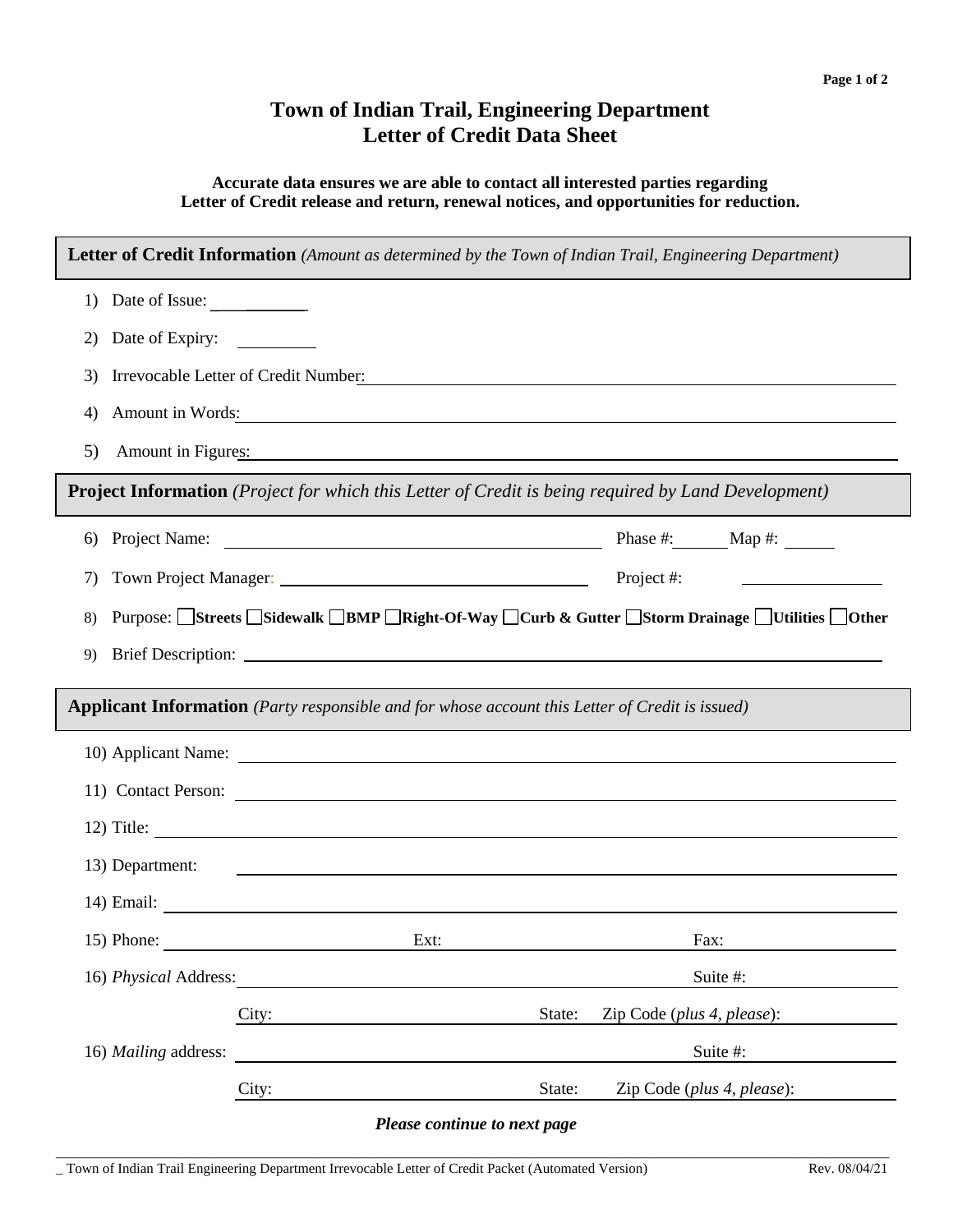# **Town of Indian Trail, Engineering Department Letter of Credit Data Sheet (cont.)**

| <b>Financial Institution Information</b>                                                                                                                                                              |                |              |                       |             |  |  |
|-------------------------------------------------------------------------------------------------------------------------------------------------------------------------------------------------------|----------------|--------------|-----------------------|-------------|--|--|
| <b>Issuing Office/Branch</b><br>Renewal Notices, Reduction Requests, and other correspondence will be directed to this location.<br>Letter of Credit would be presented to this location for payment. |                |              |                       |             |  |  |
| (17) Bank Name:                                                                                                                                                                                       |                |              |                       |             |  |  |
| (18) Physical Address:                                                                                                                                                                                |                |              |                       | Suite #:    |  |  |
|                                                                                                                                                                                                       | City           | <b>State</b> | Zip (plus 4, please): |             |  |  |
|                                                                                                                                                                                                       | Company Phone: | Ext:         | Company Fax:          |             |  |  |
| <b>Contact Person:</b>                                                                                                                                                                                |                |              |                       |             |  |  |
| (for this account)                                                                                                                                                                                    | Title:         |              |                       |             |  |  |
|                                                                                                                                                                                                       | Department:    |              |                       |             |  |  |
|                                                                                                                                                                                                       | Email:         |              |                       |             |  |  |
|                                                                                                                                                                                                       | Direct Phone:  |              | Ext:                  | Direct Fax: |  |  |

## **Contact Information for Sight Draft Presentation (ONLY) Required Information when posting a Letter of Credit**

Letter of Credit would be faxed for review initially and hard copy mailed via Fed Ex

| Suite#         |      |              |        |
|----------------|------|--------------|--------|
| City:          |      | Zip Code:    |        |
| Company Phone: | Ext: | Company Fax: |        |
|                |      |              |        |
| Title:         |      |              |        |
| Department:    |      |              |        |
| Email:         |      |              |        |
| Direct Phone:  | Ext: | Direct Fax:  |        |
|                |      |              |        |
| Title:         |      |              |        |
| Department:    |      |              |        |
| Email:         |      |              |        |
| Direct Phone:  | Ext: | Direct Fax:  |        |
|                |      |              | State: |

 $\Box$  . The contribution of the contribution of the contribution of the contribution of the contribution of the contribution of the contribution of the contribution of the contribution of the contribution of the contributi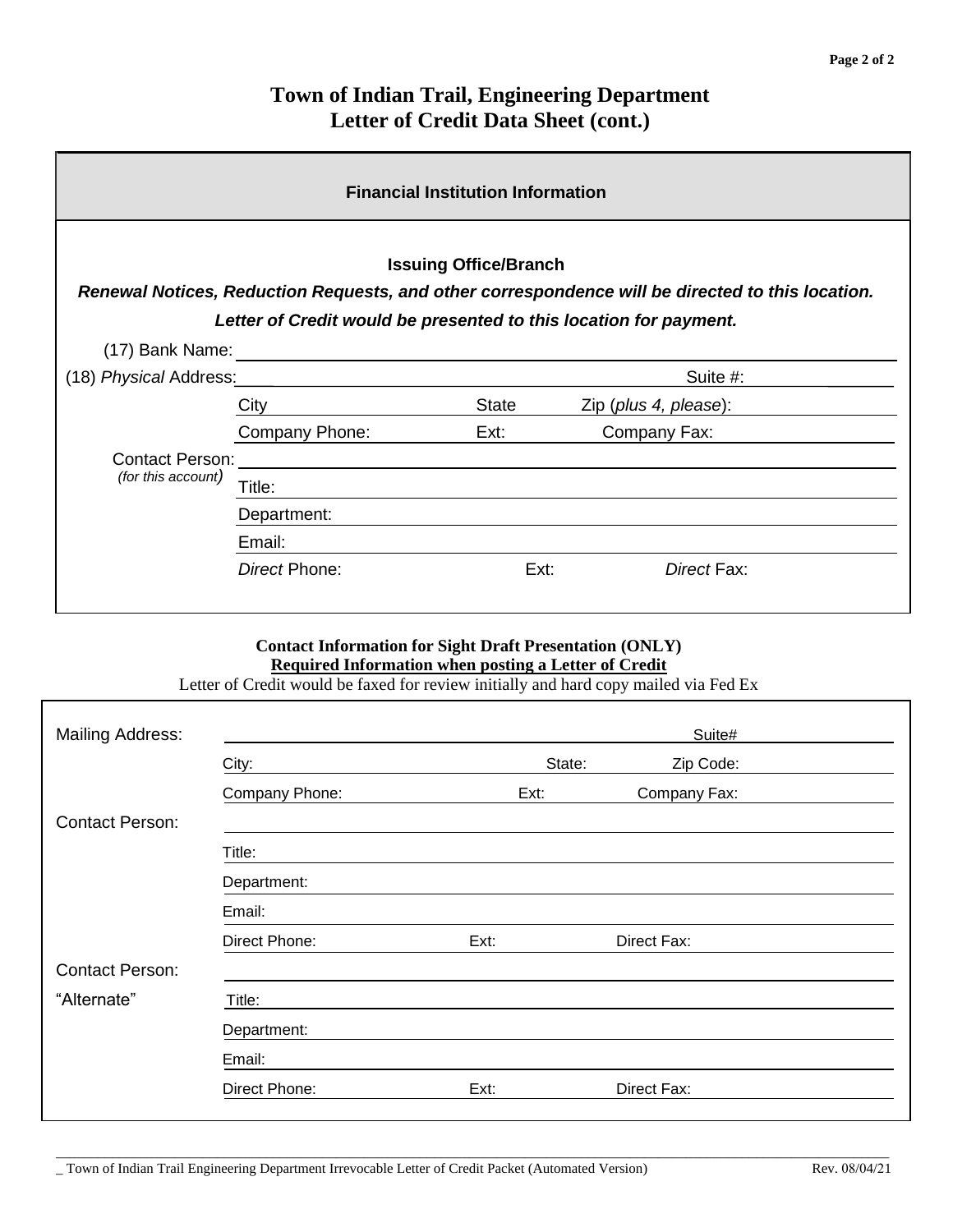| <b>APPLICANT</b><br>$(9)$ Applicant:<br>PO Box 2430<br>$(15)$ Address: $\frac{1}{2}$ Address: $\frac{1}{2}$ Address: $\frac{1}{2}$ Address: $\frac{1}{2}$ Address: $\frac{1}{2}$ Address: $\frac{1}{2}$ Address: $\frac{1}{2}$ Address: $\frac{1}{2}$ Address: $\frac{1}{2}$ Address: $\frac{1}{2}$ Address: $\frac{1}{2}$ Addre<br>130 Blythe Drive<br>City, State, Zip:<br><b>AMOUNT</b><br><b>DATE OF EXPIRY</b><br>we hereby issue our Irrevocable Standby Letter of Credit in your favor in the aggregate amount up to<br>US \$(4) _______________________(US Dollars (5) _______________________ONLY), Available by your draft(s) at sight<br>drawn on us, signed by either the Finance Officer or Deputy Finance Officer and faxed<br>1. The original Letter of Credit and any subsequent amendments.<br>2. The Town of Indian Trail's statement, signed by the Town Engineer of Indian Trail, stating:<br>Ordinance in a timely manner."<br>Drafts drawn under the Letter of Credit must state on their face: "Drawn under Irrevocable Standby Letter of Credit Number<br>(1) ____________________________."Any draft presented for honor must be accompanied by this Letter of Credit for<br>notation hereon of the amount and date of such draft, and any such draft must request us to pay to the order of the Town of |                                         | Irrevocable Letter of Credit Number: |
|-----------------------------------------------------------------------------------------------------------------------------------------------------------------------------------------------------------------------------------------------------------------------------------------------------------------------------------------------------------------------------------------------------------------------------------------------------------------------------------------------------------------------------------------------------------------------------------------------------------------------------------------------------------------------------------------------------------------------------------------------------------------------------------------------------------------------------------------------------------------------------------------------------------------------------------------------------------------------------------------------------------------------------------------------------------------------------------------------------------------------------------------------------------------------------------------------------------------------------------------------------------------------------------------------------------------------------------|-----------------------------------------|--------------------------------------|
|                                                                                                                                                                                                                                                                                                                                                                                                                                                                                                                                                                                                                                                                                                                                                                                                                                                                                                                                                                                                                                                                                                                                                                                                                                                                                                                                   | <b>BENEFICIARY</b>                      |                                      |
|                                                                                                                                                                                                                                                                                                                                                                                                                                                                                                                                                                                                                                                                                                                                                                                                                                                                                                                                                                                                                                                                                                                                                                                                                                                                                                                                   | Town of Indian Trail                    |                                      |
|                                                                                                                                                                                                                                                                                                                                                                                                                                                                                                                                                                                                                                                                                                                                                                                                                                                                                                                                                                                                                                                                                                                                                                                                                                                                                                                                   | <b>Engineering Department</b>           |                                      |
|                                                                                                                                                                                                                                                                                                                                                                                                                                                                                                                                                                                                                                                                                                                                                                                                                                                                                                                                                                                                                                                                                                                                                                                                                                                                                                                                   |                                         |                                      |
|                                                                                                                                                                                                                                                                                                                                                                                                                                                                                                                                                                                                                                                                                                                                                                                                                                                                                                                                                                                                                                                                                                                                                                                                                                                                                                                                   | Indian Trail, NC 28079                  |                                      |
|                                                                                                                                                                                                                                                                                                                                                                                                                                                                                                                                                                                                                                                                                                                                                                                                                                                                                                                                                                                                                                                                                                                                                                                                                                                                                                                                   |                                         |                                      |
|                                                                                                                                                                                                                                                                                                                                                                                                                                                                                                                                                                                                                                                                                                                                                                                                                                                                                                                                                                                                                                                                                                                                                                                                                                                                                                                                   | $\text{USD}(5):$                        |                                      |
|                                                                                                                                                                                                                                                                                                                                                                                                                                                                                                                                                                                                                                                                                                                                                                                                                                                                                                                                                                                                                                                                                                                                                                                                                                                                                                                                   |                                         |                                      |
|                                                                                                                                                                                                                                                                                                                                                                                                                                                                                                                                                                                                                                                                                                                                                                                                                                                                                                                                                                                                                                                                                                                                                                                                                                                                                                                                   | Date (2): $\qquad \qquad$               |                                      |
|                                                                                                                                                                                                                                                                                                                                                                                                                                                                                                                                                                                                                                                                                                                                                                                                                                                                                                                                                                                                                                                                                                                                                                                                                                                                                                                                   | Gentlemen:                              |                                      |
|                                                                                                                                                                                                                                                                                                                                                                                                                                                                                                                                                                                                                                                                                                                                                                                                                                                                                                                                                                                                                                                                                                                                                                                                                                                                                                                                   |                                         |                                      |
|                                                                                                                                                                                                                                                                                                                                                                                                                                                                                                                                                                                                                                                                                                                                                                                                                                                                                                                                                                                                                                                                                                                                                                                                                                                                                                                                   |                                         |                                      |
|                                                                                                                                                                                                                                                                                                                                                                                                                                                                                                                                                                                                                                                                                                                                                                                                                                                                                                                                                                                                                                                                                                                                                                                                                                                                                                                                   |                                         |                                      |
|                                                                                                                                                                                                                                                                                                                                                                                                                                                                                                                                                                                                                                                                                                                                                                                                                                                                                                                                                                                                                                                                                                                                                                                                                                                                                                                                   |                                         |                                      |
|                                                                                                                                                                                                                                                                                                                                                                                                                                                                                                                                                                                                                                                                                                                                                                                                                                                                                                                                                                                                                                                                                                                                                                                                                                                                                                                                   |                                         |                                      |
|                                                                                                                                                                                                                                                                                                                                                                                                                                                                                                                                                                                                                                                                                                                                                                                                                                                                                                                                                                                                                                                                                                                                                                                                                                                                                                                                   |                                         |                                      |
|                                                                                                                                                                                                                                                                                                                                                                                                                                                                                                                                                                                                                                                                                                                                                                                                                                                                                                                                                                                                                                                                                                                                                                                                                                                                                                                                   | accompanied by the following documents: |                                      |
|                                                                                                                                                                                                                                                                                                                                                                                                                                                                                                                                                                                                                                                                                                                                                                                                                                                                                                                                                                                                                                                                                                                                                                                                                                                                                                                                   |                                         |                                      |
|                                                                                                                                                                                                                                                                                                                                                                                                                                                                                                                                                                                                                                                                                                                                                                                                                                                                                                                                                                                                                                                                                                                                                                                                                                                                                                                                   |                                         |                                      |
|                                                                                                                                                                                                                                                                                                                                                                                                                                                                                                                                                                                                                                                                                                                                                                                                                                                                                                                                                                                                                                                                                                                                                                                                                                                                                                                                   |                                         |                                      |
|                                                                                                                                                                                                                                                                                                                                                                                                                                                                                                                                                                                                                                                                                                                                                                                                                                                                                                                                                                                                                                                                                                                                                                                                                                                                                                                                   |                                         |                                      |
|                                                                                                                                                                                                                                                                                                                                                                                                                                                                                                                                                                                                                                                                                                                                                                                                                                                                                                                                                                                                                                                                                                                                                                                                                                                                                                                                   |                                         |                                      |
|                                                                                                                                                                                                                                                                                                                                                                                                                                                                                                                                                                                                                                                                                                                                                                                                                                                                                                                                                                                                                                                                                                                                                                                                                                                                                                                                   |                                         |                                      |
|                                                                                                                                                                                                                                                                                                                                                                                                                                                                                                                                                                                                                                                                                                                                                                                                                                                                                                                                                                                                                                                                                                                                                                                                                                                                                                                                   |                                         |                                      |
|                                                                                                                                                                                                                                                                                                                                                                                                                                                                                                                                                                                                                                                                                                                                                                                                                                                                                                                                                                                                                                                                                                                                                                                                                                                                                                                                   |                                         |                                      |
|                                                                                                                                                                                                                                                                                                                                                                                                                                                                                                                                                                                                                                                                                                                                                                                                                                                                                                                                                                                                                                                                                                                                                                                                                                                                                                                                   |                                         |                                      |
|                                                                                                                                                                                                                                                                                                                                                                                                                                                                                                                                                                                                                                                                                                                                                                                                                                                                                                                                                                                                                                                                                                                                                                                                                                                                                                                                   |                                         |                                      |
| Indian Trail the amount of such draft, or must request us to pay to your order of the amount of such draft by crediting the                                                                                                                                                                                                                                                                                                                                                                                                                                                                                                                                                                                                                                                                                                                                                                                                                                                                                                                                                                                                                                                                                                                                                                                                       |                                         |                                      |

\_\_\_\_\_\_\_\_\_\_\_\_\_\_\_\_\_\_\_\_\_\_\_\_\_\_\_\_\_\_\_\_\_\_\_\_\_\_\_\_\_\_\_\_\_\_\_\_\_\_\_\_\_\_\_\_\_\_\_\_\_\_\_\_\_\_\_\_\_\_\_\_\_\_\_\_\_\_\_\_\_\_\_\_\_\_\_\_\_\_\_\_\_\_\_\_\_\_\_\_\_\_\_\_\_\_\_\_\_\_\_\_\_\_\_\_\_\_\_\_